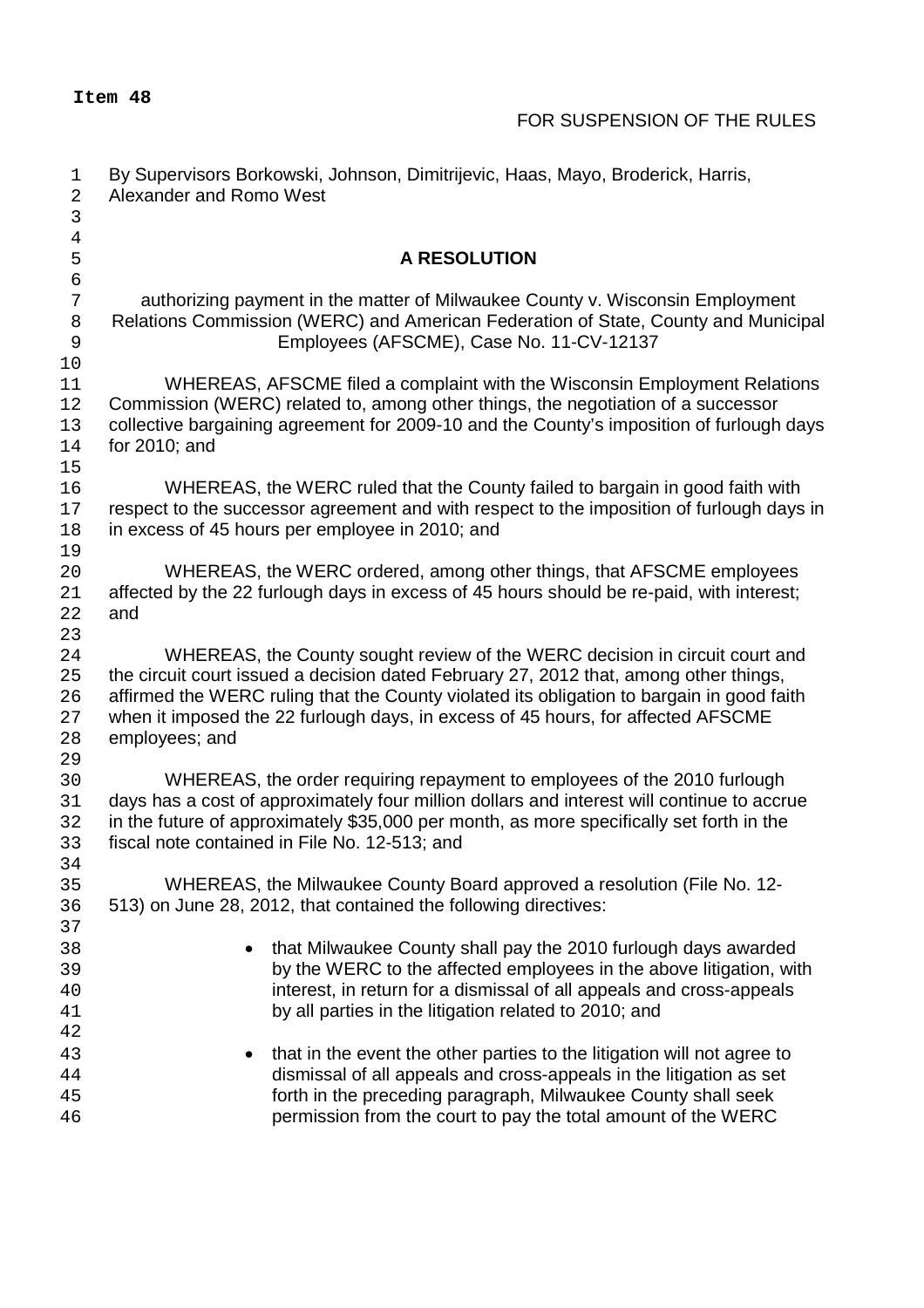## FOR SUSPENSION OF THE RULES

 award, plus interest to the date of payment, into court until the 48 resolution of all appeals and cross-appeals in the litigation related<br>to 2010 and shall do so upon receipt of the court's approval. to 2010 and shall do so upon receipt of the court's approval. ; and 52<br>53 53 WHEREAS, the timing of the courts' decision granting the county authority to pay<br>54 the total amount of the award plus interest into court is unknown, and could take a few the total amount of the award plus interest into court is unknown, and could take a few months with interest accruing at approximately \$35,000 per month from the time the petition was filed; now, therefore, BE IT RESOLVED, that Milwaukee County approves the payment of 2010 furlough hours in excess of forty-five (45) hours per employee to affected employees and approves the dismissal of the County's appeal in the Court of Appeals in this matter.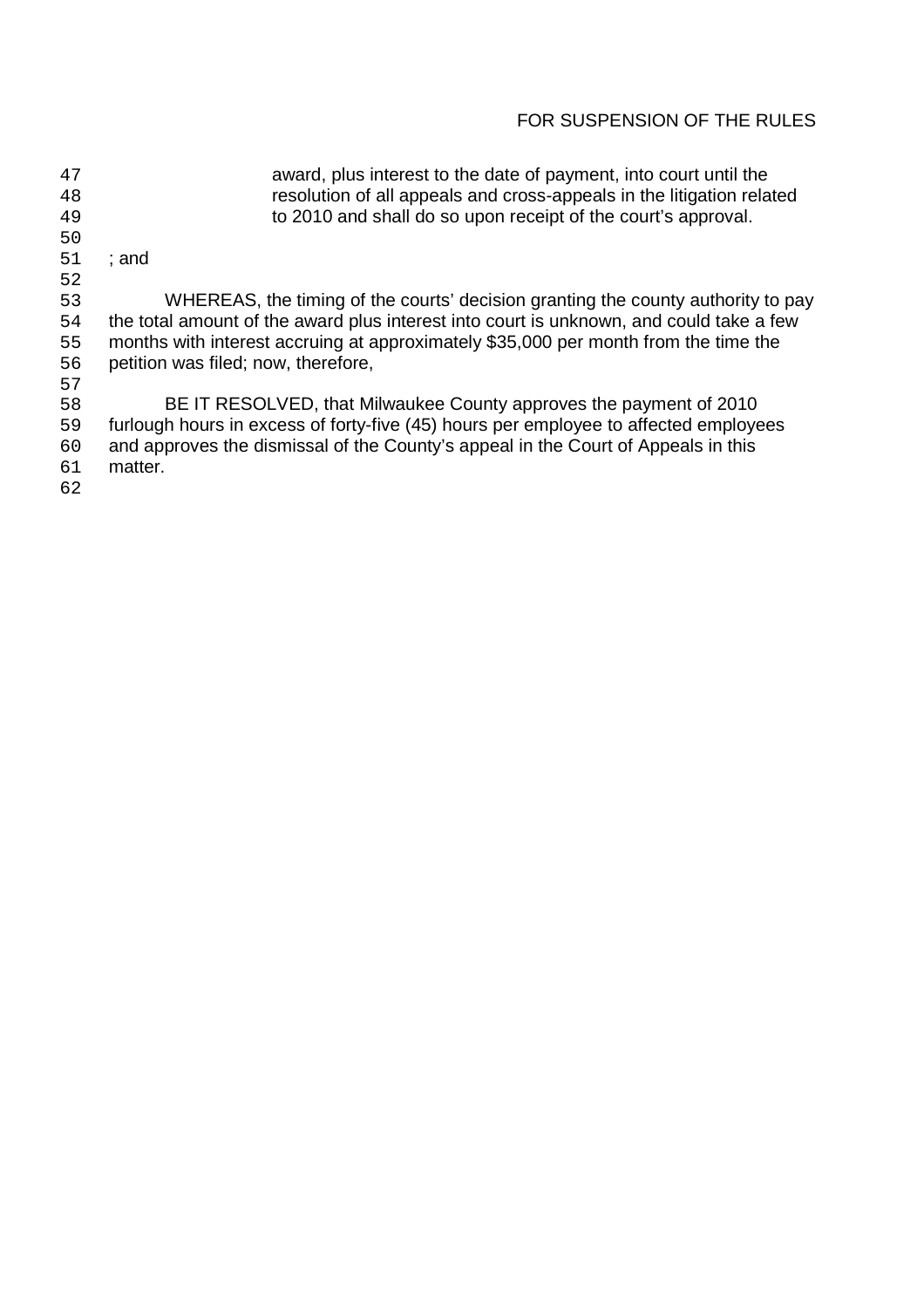## **MILWAUKEE COUNTY FISCAL NOTE FORM**

| DATE:                                                                   | 06/11/2012                                                                    |  | <b>Original Fiscal Note</b>   |  |  |  |  |
|-------------------------------------------------------------------------|-------------------------------------------------------------------------------|--|-------------------------------|--|--|--|--|
|                                                                         |                                                                               |  | <b>Substitute Fiscal Note</b> |  |  |  |  |
| <b>SUBJECT:</b><br><b>Fiscal Impact on 2010 Furlough Hours Decision</b> |                                                                               |  |                               |  |  |  |  |
|                                                                         |                                                                               |  |                               |  |  |  |  |
|                                                                         | <b>FISCAL EFFECT:</b>                                                         |  |                               |  |  |  |  |
|                                                                         | No Direct County Fiscal Impact                                                |  | Increase Capital Expenditures |  |  |  |  |
|                                                                         | <b>Existing Staff Time Required</b>                                           |  |                               |  |  |  |  |
| $\bowtie$                                                               | Increase Operating Expenditures<br>(If checked, check one of two boxes below) |  | Decrease Capital Expenditures |  |  |  |  |
|                                                                         |                                                                               |  | Increase Capital Revenues     |  |  |  |  |
|                                                                         | Absorbed Within Agency's Budget                                               |  | Decrease Capital Revenues     |  |  |  |  |
|                                                                         | $\boxtimes$<br>Not Absorbed Within Agency's Budget                            |  |                               |  |  |  |  |
|                                                                         | <b>Decrease Operating Expenditures</b>                                        |  | Use of contingent funds       |  |  |  |  |
|                                                                         | Increase Operating Revenues                                                   |  |                               |  |  |  |  |
|                                                                         | Decrease Operating Revenues                                                   |  |                               |  |  |  |  |

Indicate below the dollar change from budget for any submission that is projected to result in *increased/decreased expenditures or revenues in the current year.* 

|                            | <b>Expenditure or</b><br><b>Revenue Category</b> | <b>Current Year</b> | <b>Subsequent Year</b> |
|----------------------------|--------------------------------------------------|---------------------|------------------------|
| <b>Operating Budget</b>    | Expenditure                                      | 4,100,000           |                        |
|                            | Revenue                                          | 584,000             |                        |
|                            | <b>Net Cost</b>                                  | 3,516,000           |                        |
| <b>Capital Improvement</b> | Expenditure                                      |                     |                        |
| <b>Budget</b>              | Revenue                                          |                     |                        |
|                            | <b>Net Cost</b>                                  |                     |                        |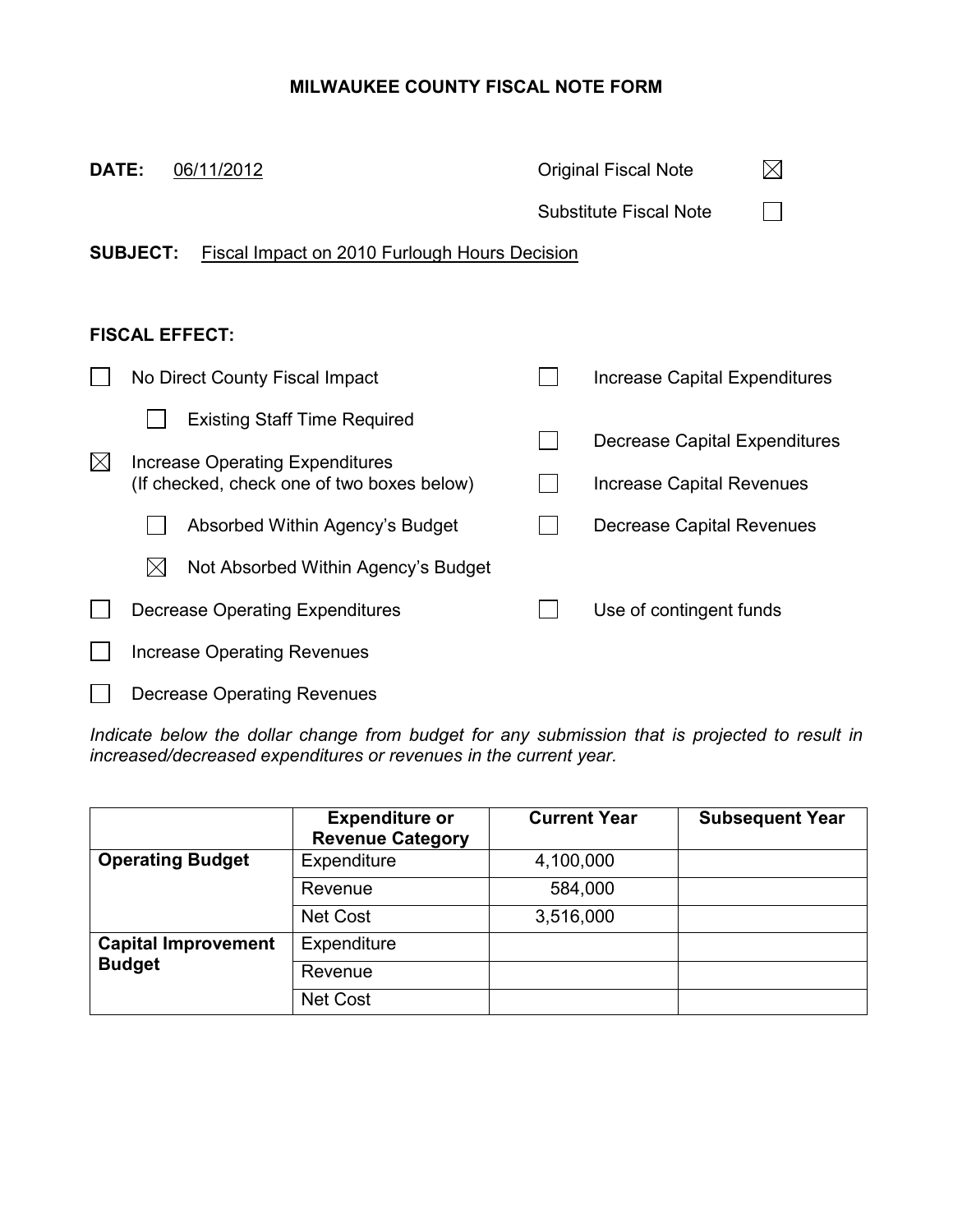## **DESCRIPTION OF FISCAL EFFECT**

 $\overline{a}$ 

## **In the space below, you must provide the following information. Attach additional pages if necessary.**

- A. Briefly describe the nature of the action that is being requested or proposed, and the new or changed conditions that would occur if the request or proposal were adopted.
- B. State the direct costs, savings or anticipated revenues associated with the requested or proposed action in the current budget year and how those were calculated.<sup>1</sup> If annualized or subsequent year fiscal impacts are substantially different from current year impacts, then those shall be stated as well. In addition, cite any one-time costs associated with the action, the source of any new or additional revenues (e.g. State, Federal, user fee or private donation), the use of contingent funds, and/or the use of budgeted appropriations due to surpluses or change in purpose required to fund the requested action.
- C. Discuss the budgetary impacts associated with the proposed action in the current year. A statement that sufficient funds are budgeted should be justified with information regarding the amount of budgeted appropriations in the relevant account and whether that amount is sufficient to offset the cost of the requested action.If relevant, discussion of budgetary impacts in subsequent years also shall be discussed. Subsequent year fiscal impacts shall be noted for the entire period in which the requested or proposed action would be implemented when it is reasonable to do so (i.e. a five-year lease agreement shall specify the costs/savings for each of the five years in question). Otherwise, impacts associated with the existing and subsequent budget years should be cited.
- D. Describe any assumptions or interpretations that were utilized to provide the information on this form.

A. The County had made a decision to impose furlough hours in 2009 and 2010 for American Federation of State, County, and Municipal Employees District Council 48 (AFSCME DC-48). The maximum furlough hours imposed in 2009 was 16 hours and 208 hours in 2010. Based on a decision of the Wisconsin Employment Relations Commission (WERC) the County was only limited to 45 furlough hours in any calendar year. The 2009 imposition of furlough of 16 hours was less than the annual limit, so the County had no liability for that year. In the first part of the 2010 year, the County imposed 12 furlough days, or 96 furlough hours. In April 2010, the furlough hours were increased for AFSCME DC-48 employees by 10 days or 80 hours. In September 2010, the furlough hours were further increased for certain AFSCME DC-48 employees by 4 days or 32 hours. Certain AFSCME DC-48 employees had 208 hours for 2010. For 2010, the County exceeded the limit of 45 furlough hours by 163 hours, and was thus subject to a liability for the hours that exceeded the limit. The WERC decision was affirmed by the Milwaukee County Circuit Court in February 2012. The County has appealed this decision. Based on accounting rules, "Governments should recognize a liability for claims and judgments as soon as it appears probable that a loss has been incurred and the amount in question can be reasonably estimated." Corporation Counsel and outside counsel believe that the furlough decision should be paid at this time, in order limit the accruing interest cost on this matter.

B. Based on the 2011 WERC decision, the Controller accrued \$2.0 million of liability for the furlough hours that exceeded the 45 hour furlough limit. The 2010 liability did not include interest costs, and was offset by any departmental outside revenue that could be reasonabably accrued for. The County appealed the WERC decision to the County Circuit Court, The Court in February

<sup>&</sup>lt;sup>1</sup> If it is assumed that there is no fiscal impact associated with the requested action, then an explanatory statement that justifies that conclusion shall be provided.If precise impacts cannot be calculated, then an estimate or range should be provided.